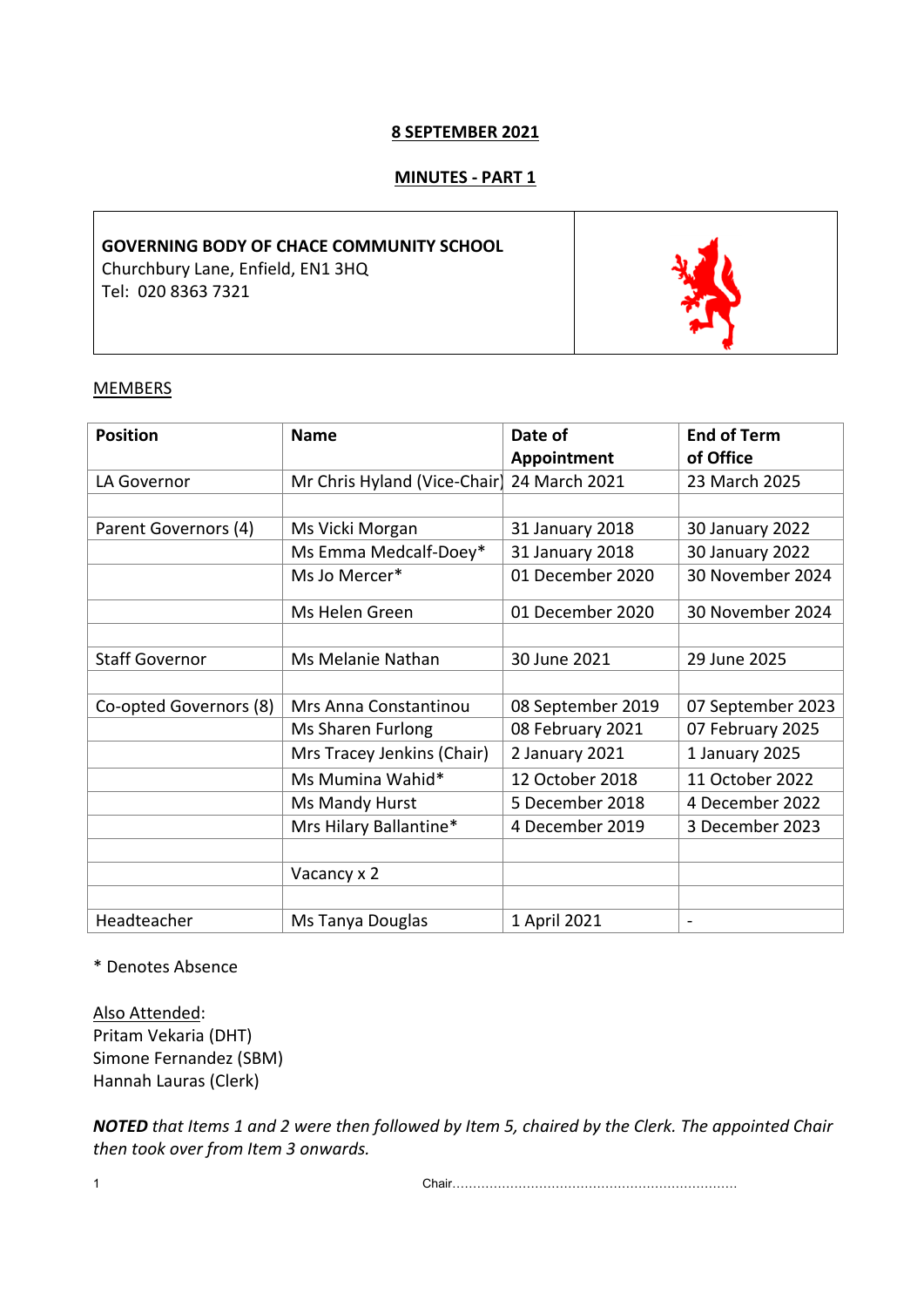## 1. APOLOGIES FOR ABSENCE

Apologies for absence from this meeting were received from Ms Medcalf-Doey, and Mrs Ballantine.

**RESOLVED** to consent to these absences.

**NOTED** the absences of Ms Wahid and Ms Mercer. **RESOLVED** to not consent to these absences.

## 2. DECLARATIONS OF INTEREST

Governors were given the opportunity to declare any prejudicial interest they might have in respect of items on the agenda. None were made.

## 3. MEMBERSHIP AND CONSTITUTION

(a) Roles within the Governing Body

**NOTED** that Governors were asked to consider the list and email their interest in specific areas to the Chair.

# **ACTION: ALL GOVERNORS/CHAIR**

#### (b) Parent Governor

**NOTED** that a new Year 7 parent had shown in interest in becoming a Parent Governor. It would be valuable to have a male parent governor, but there were already four Parent Governors, and therefore, this would need to be considered further.

## **ACTION: CHAIR/VICE-CHAIR/SLT**

# (c) Succession Planning

**NOTED** that succession planning was needed because the Chair had been Chair, and Governor at the school for a long time.

#### **ACTION: CHAIR/VICE-CHAIR/SLT**

# 4. MINUTES AND MATTERS ARISING FROM THE MINUTES

**RECEIVED** the Minutes of the meeting held on 30 June 21, which were **confirmed** and **signed** by the Chair as a correct record.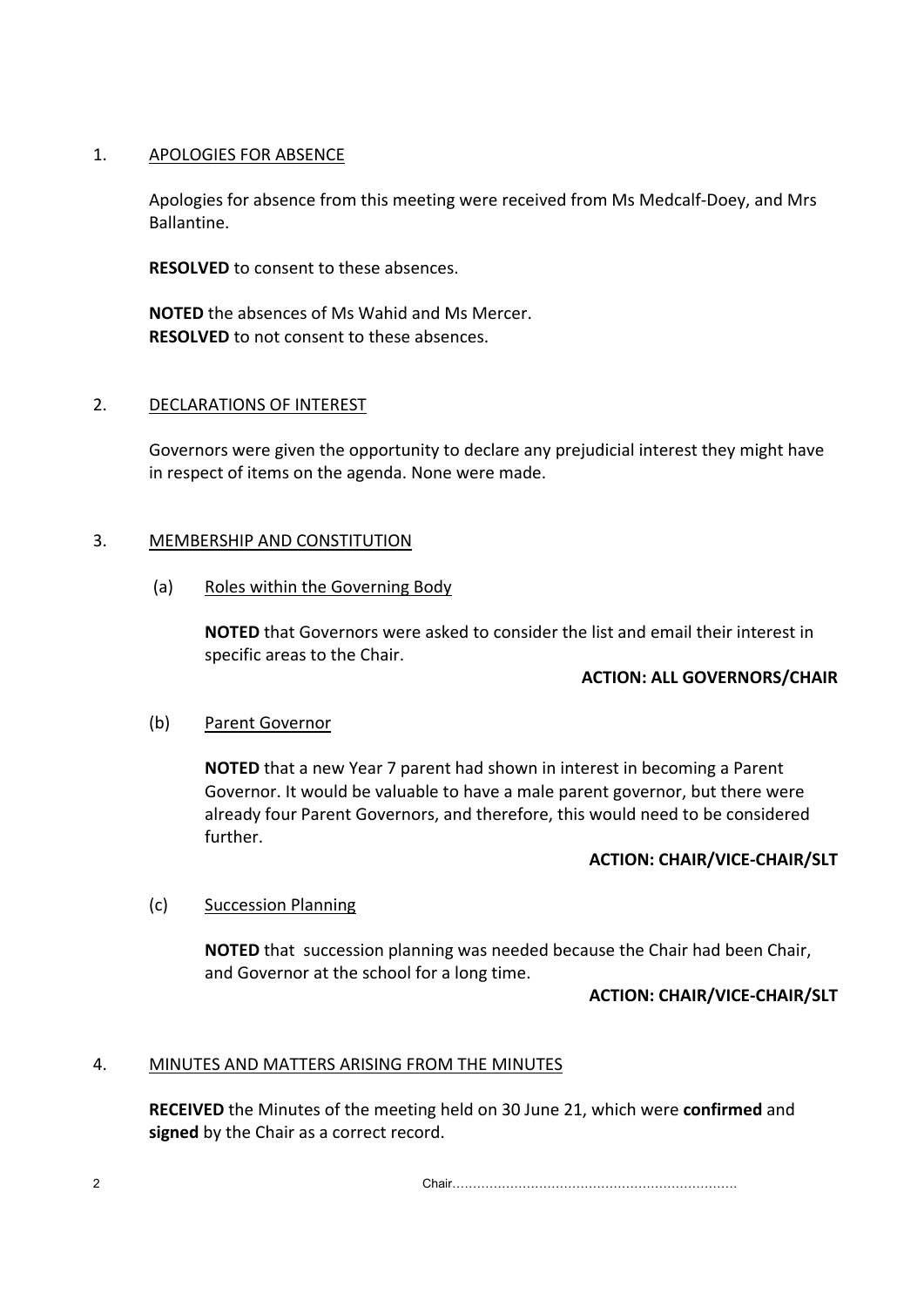The following matters arose from the Minutes:

# (a) Reading Strategy

**REPORTED** that the reading strategy was part of the whole Chace improvement plan (CIP) and was now on the school website. However, the school is still gathering data on reading ages this term to see impact. The HEADTEACHER would provide more information to the Teaching and Learning Committee on the 29 September.

#### **ACTION: HEADTEACHER**

## (b) Exclusions

**NOTED** that the Governors had requested more details in future on whether exclusions were repetitions of the same children, or multiple children.

## 5. ELECTION OF THE CHAIR

(a) Term of Office

**NOTED** that it was agreed that the Chair's and Vice-Chair's new terms of office would be for two years.

#### (b) Election of Chair

**RESOLVED** in the absence of another candidate Mrs Jenkins be Chair of the GB for another term of office.

#### (c) Election of Vice-Chair

**RESOLVED** that Mr Hyland be Vice-Chair of the GB for another term of office.

**NOTED** that there would be discussions of more ways the GB could support Mr Hyland in his role as Vice-Chair.

# **ACTION: CHAIR/VICE-CHAIR**

# 6. GOVERNANCE ARRANGEMENTS

(a) Code of Conduct (NGA 2021 uploaded)

**RESOLVED** to adopt the Code of Conduct, which would be signed by the Chair. **ACTION: CHAIR**

(b) Governance Annual Statement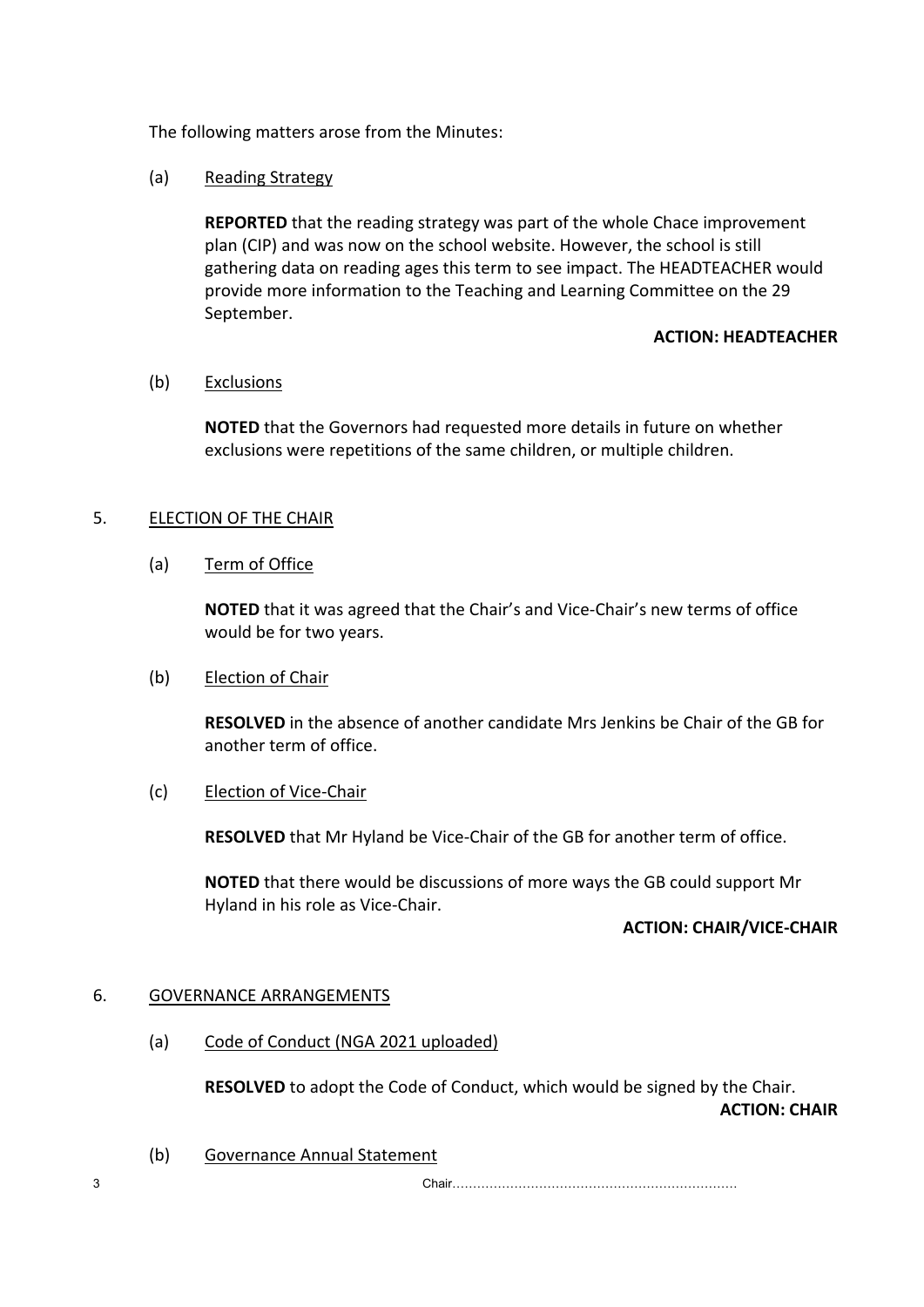**RESOLVED** that the Chair would prepare the statement for ratification at the next meeting.

#### **ACTION: CHAIR**

# (c) Register of Business Interests (annual requirement and with change in circumstance)

**NOTED** that Governors were reminded to complete the declaration pages on their GovernorHub profile page and confirm that they were correct.

## **ACTION: ALL GOVERNORS**

## (d) Keeping Children Safe in Education 2021

**NOTED** that Governors were reminded to complete the declarations page on their GovernorHub profile page to confirm that they had read the guidance.

## **ACTION: ALL GOVERNORS**

(e) GovernorHub

**NOTED** that Governors were reminded to update their profiles, including Training details, DBS checks and contact details.

## **ACTION: ALL GOVERNORS**

# 7. COMMITTEE COMPOSITION AND ORGANISATION

(a) Review of Governing Body's Committees and Panels

**NOTED** that, as had already been stated, the Chair would review and report back on the Governing Body's Committees and Panels.

#### **ACTION: CHAIR**

(b) Annual Review of Governing Body's Delegation

**RECEIVED** the Organisational Arrangements document.

**NOTED** that the Chair would undertake the required annual review of the Governing Body's delegation of its responsibilities with the Headteacher and would present the outcomes.

#### **ACTION: CHAIR/HEADTEACHER**

# 8. CHACE AIMS VISION AND VALUES

**RECEIVED** a copy of the Chace Vision and Values.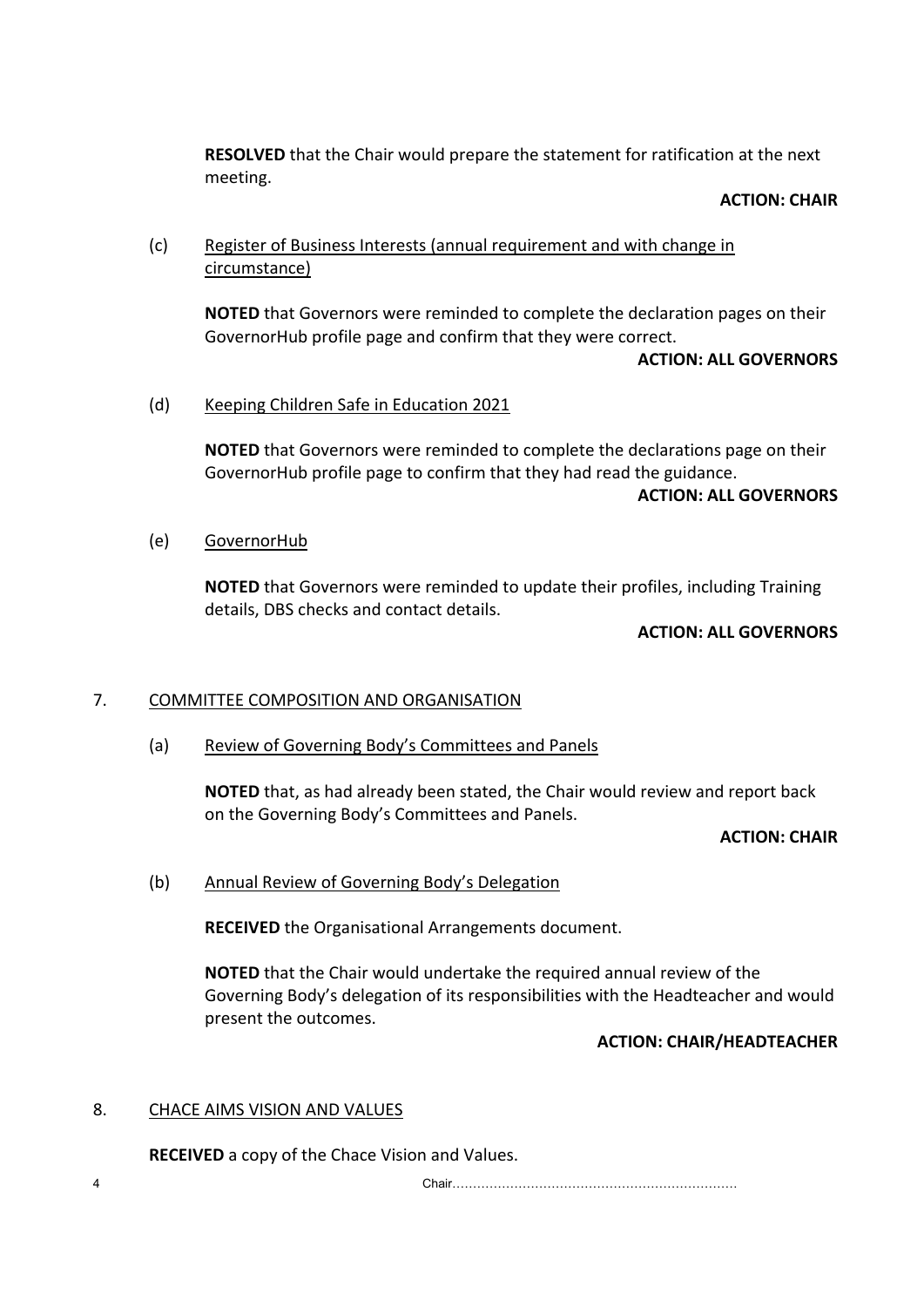# **REPORTED** by the headteacher that

- bringing in the new vision and values had been a real success so far. The children had grasped the concept of belonging, responsibility, and excellence very quickly. The new Year 7 children could recite them already. Unlike the old values, the children were able to talk about and explain these new values. The SLT had been able to refine into one sentence what they hoped for all the children in the school.
- it was also apparent to the children and staff alike, how school rules would lead to the values. Hearing the staff using that language, from expectations to excellence, indicated that the new vision and values were fitting in with the school. It already seemed habitual and the staff had been very positive about it.
- 'Belonging' helped the children to wear their uniform with pride. The new line up routine also seemed to be successful so far. The children seemed to understand why and the fairness of it. There seemed to be a calmness to it, and today, the children went to line up by themselves. The Year 7's appeared to have adopted this particularly well;
- in the next few weeks, the SLT would be discussing in meetings how to encourage good practice around the new values. Children would be included in this action.
- – following **a question** on whether the values would be displayed in the classrooms – they had to be careful because too many posters could deter the children from paying attention. However, they would be putting a poster of the values with the school motto at the bottom around the school and there would be one in every classroom.
- they were yet to decide on the school brand. They wanted the children to be involved in the branding.
- – following **a question** on whether there would be new lanyards for school Governors – it was confirmed that Governors could have a new lanyard. It would take time to complete all the branding, changing things gradually over time such as the new website. The School wanted to use a professional company for the final product. They wanted to credit Jordan Bonner for the new lanyards.
- The new lanyard linked to the value of 'belonging'. This was extremely important for their work on LGBT and anti-racism awareness. They wanted to launch this to increase the children's awareness of diversity, being able to bring one's whole self to school, as well as equality monitoring and homophobic abuse and bullying issues. This was the school making a statement of their inclusivity.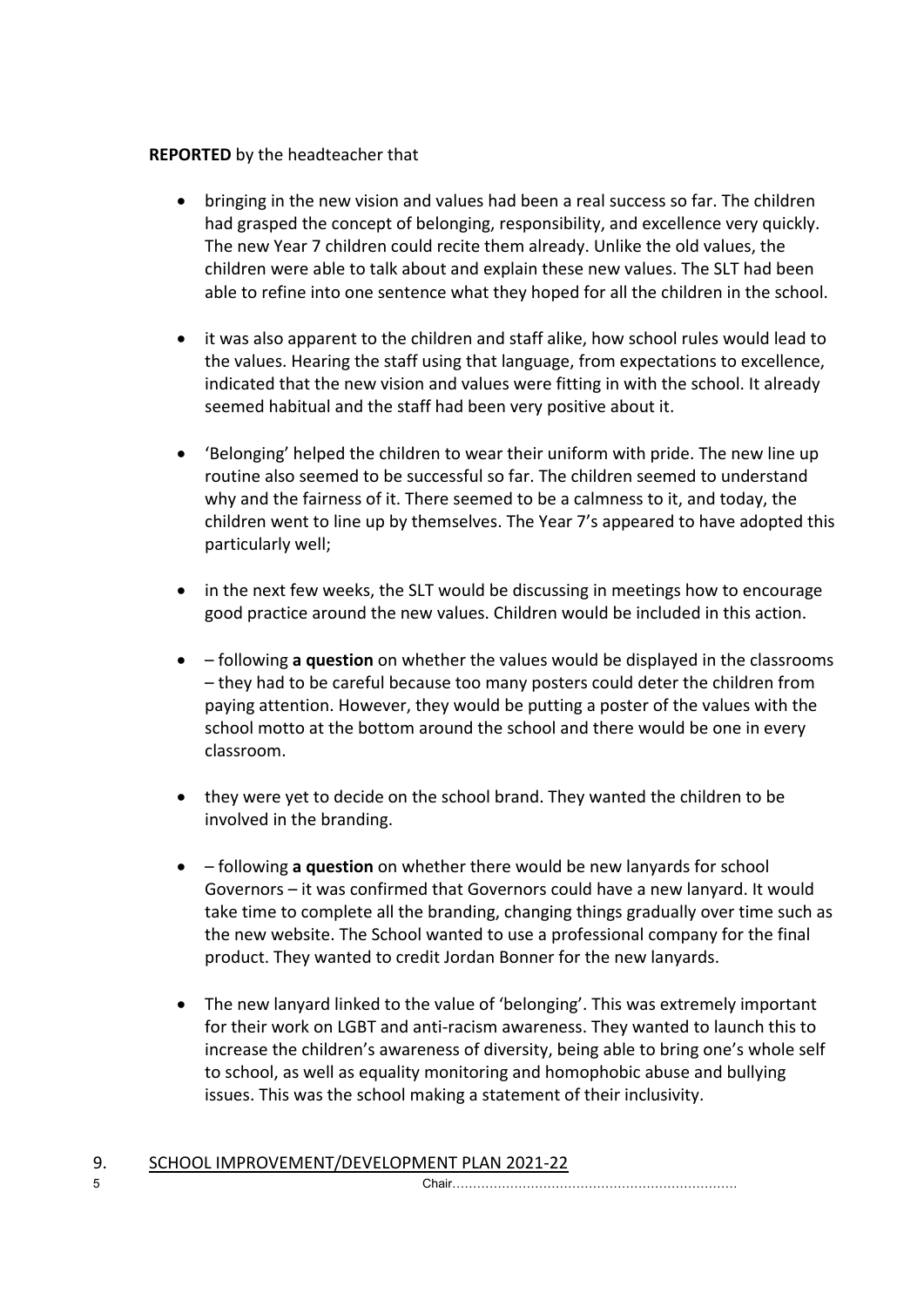## (a) Improving Outcomes

## **REPORTED** that

- regarding teaching and learning, they were examining how they were embedding it, new routines, and consistent teaching across the school. Ofsted would be most interested in the quality of the curriculum and how they were embedding it.
- regarding Covid-19, it was important to be prepared for eventualities of old regulations having to be re-implemented. In compliance with Government regulations, the school had prepared an outbreak management plan. This would be available to view in the staff bulletin this week. Furthermore, they were also monitoring gaps in education during isolation, and considering which children would be most suitable for the national tutoring programme.
- the tracking and monitoring of exclusions would be discussed in depth in SLT meetings. They wanted to keep these numbers in their target range and keep children in class as much as possible.
- this term the School would be running a curriculum review, looking at the breadth of their curriculum and whether they were running a curriculum for the much smaller numbers that they had. They had based their budget on a greater number of students than had joined in Year 7. There was an open evening that would take place on the 20 September to help increase student numbers.
- the School were investing in advertising themselves. They were the only secondary school in the Enfield Town schools' partnership and looking at how to improve this partnership. They had also spent money on a school prospectus and photographer. The photographer would be coming back to the school for some final shots. Governors were invited to attend if they had not had their photo taken. This would be for the open evening, prospectus and website.
- The plan incorporated the Ofsted priorities.

# (b) Exam Review

**RECEIVED** a copy of the Exam Profile 2021.

The Headteacher went through and highlighted key findings from the Exam Profile 2021. It was further **NOTED** that: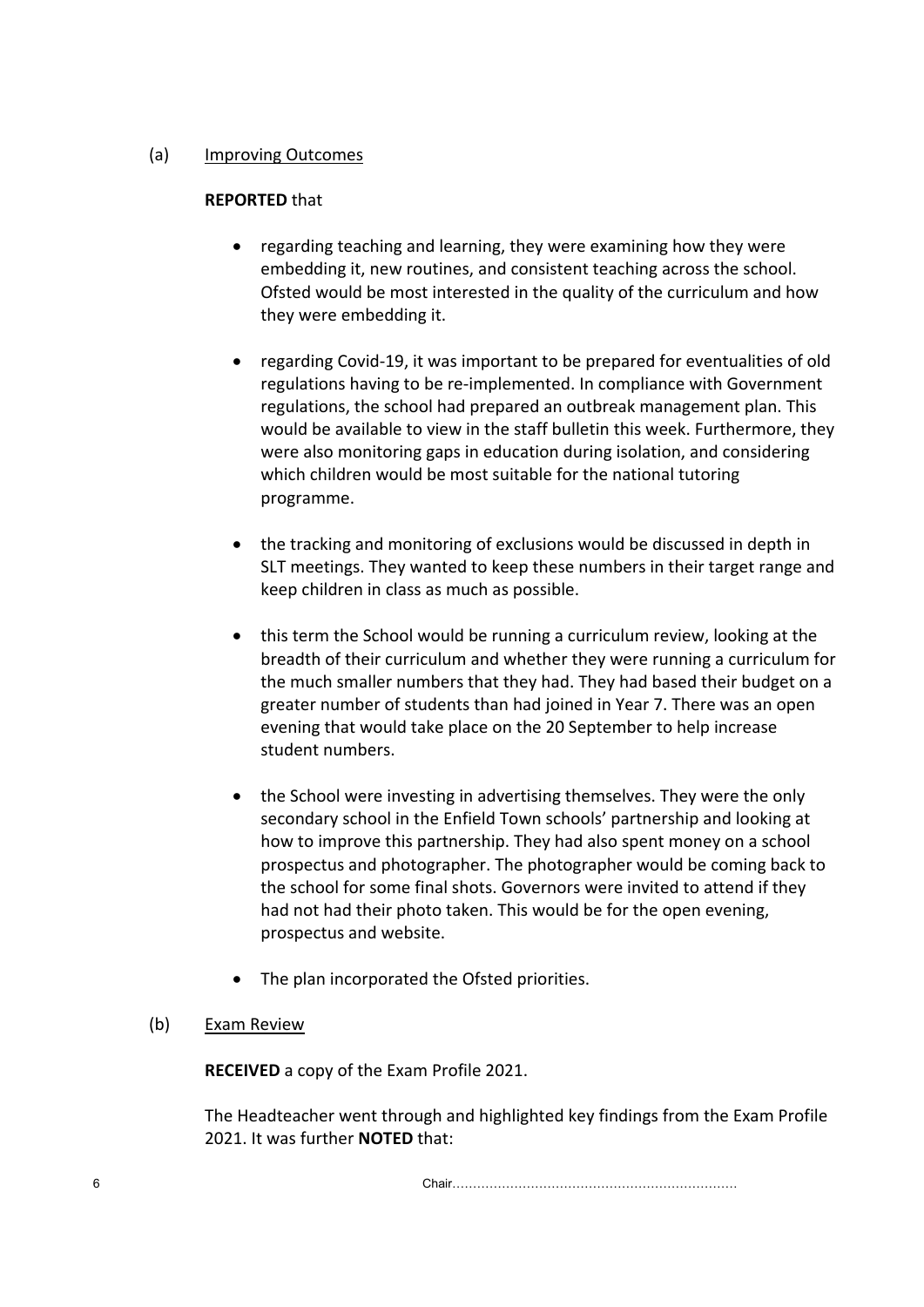- they had seen an improvement in all areas. However, the process for this year had been difficult due to having no guidance on what assessment materials would be used and limited guidance on mark schemes. The centre had been visited and examined English, Psychology, and Spanish. They had talked through the subjects. There had been challenges but the school had passed the process.
- it was possible that results may go down this year as the hope is that students would sit external exams. The exam review meetings would be reinstated this year, beginning on the 20 September. They were inviting at least the core subject leads to attend those. This would allow middle leaders to be held accountable for good outcomes, and support with sustaining them.
- the post-16 results showed strong pass rates, with a big increase in the average point score. Most students would be going to the destination of their choice. Out of 80 students, 49 got their first-choice university, 5 got their second choice, 4-5 went through clearing, and only 10 did not get into university, but had planned other destinations.
- the Level 3 BTEC average point scores had gone down. With the coursework element of BTECs, it was possible that these were more in line with the true results.
- – following **a question** on whether there had been monitoring from exam boards – they had sent away samples which had now all been passed.
- – following **a question** on whether the review meetings had been set up these would be started on Monday. The HEADTEACHER was asked for the dates for individual subjects.

#### **ACTION: HEADTEACHER**

- – following **a question** on Covid-19 testing, there would be testing tomorrow and then Friday and then it would be done. They had only had one positive test on the first day back.
- there were two reports of new Year 7 children appearing very happy and settled, and their parents being impressed with the welcome from the school.

#### 10. SINGLE CENTRAL REGISTER

**NOTED** that the Chair would visit the school to review it unannounced this half-term.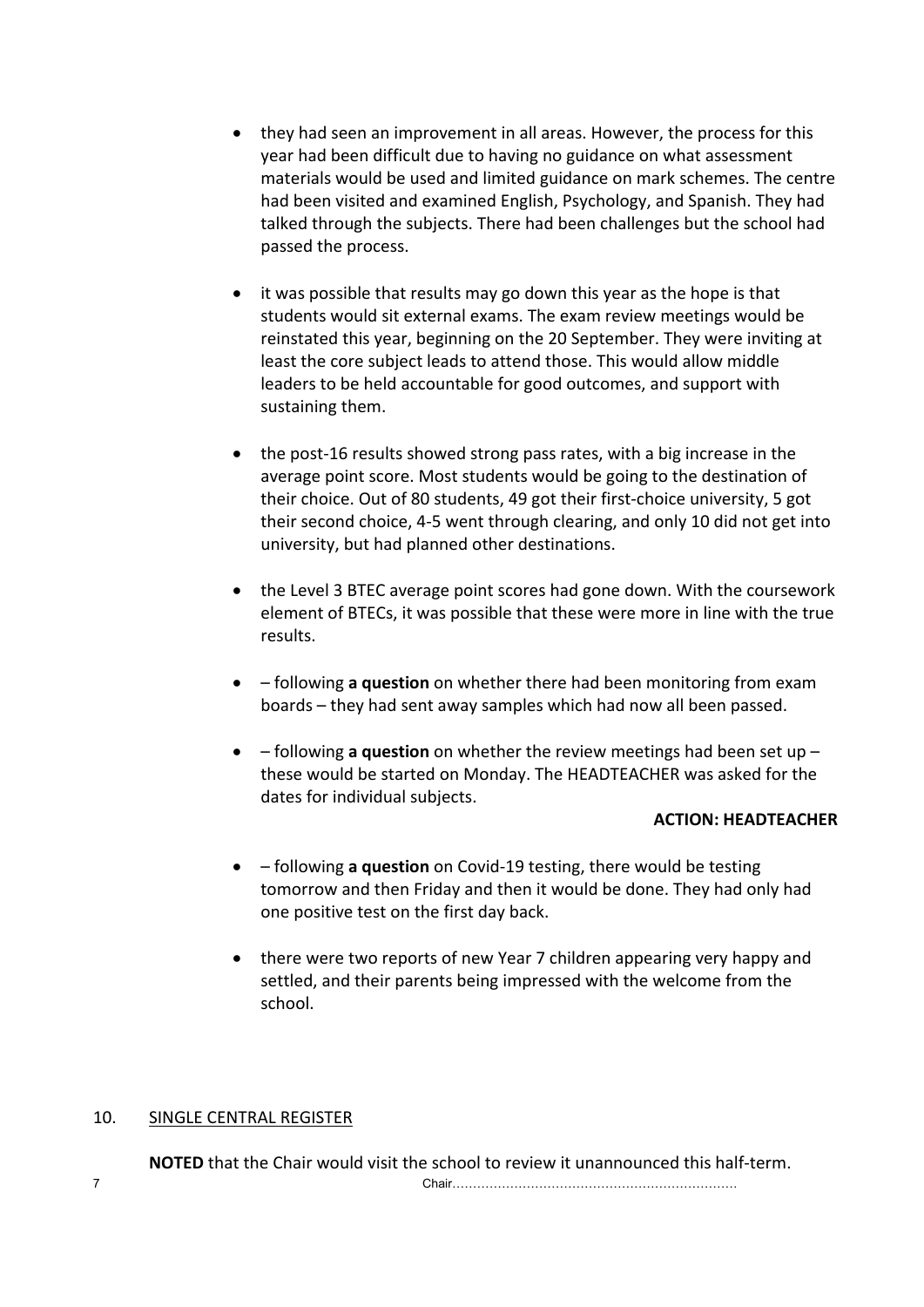#### 11. SCHOOLS FINANCIAL VALUE STANDARD

#### (a) Amendments

**REPORTED** that there had not been any amendments made since the Summer term. However, the SBM would need to update it when the restructure is finalised. Governors were asked to send amendments. The SBM could recirculate it.

#### 12. GOVERNOR TRAINING

**NOTED** that it was recommended to do some Governor training. It could be interesting, and it was an opportunity to meet some interesting people too. A lot of it was still taking place online so it was easily accessible. Governors were reminded that their school-based booker was Jo Hamilton. If they did not have Jo Hamilton's contact details, they could get in touch with the Chair, who would be able to put them in touch with Jo Hamilton. **ACTION: ALL GOVERNORS**

#### 13. DATES OF FUTURE MEETINGS

#### (a) Dates of Future Meetings

**NOTED** that the dates would be sent around to the Governors.

#### **ACTION: CHAIR**

#### (b) Reintroduction of Additional Meetings

- As an RI school they needed additional scrutiny and change to be rapid. Therefore, they would be re-establishing Rapid Recovery additional meetings consisting of the Headteacher, members of the Governing Body, a national leader in education, and a school improvement advisor. It would be valuable to hold the new headteacher to account, and it was likely to be the Ofsted year.
- these meetings would be half-termly, with five across the year starting in Autumn term 2. It would be helpful to have them on a Wednesday. They could talk about the structure of these meetings, and what would be most beneficial. Dates would be reviewed and circulated.

#### **ACTION: CHAIR**

it would be a good idea to change the name of these meetings so they would not be interpreted as failure, but as serving a different function than before. The HEADTEACHER would consider and let the Chair know.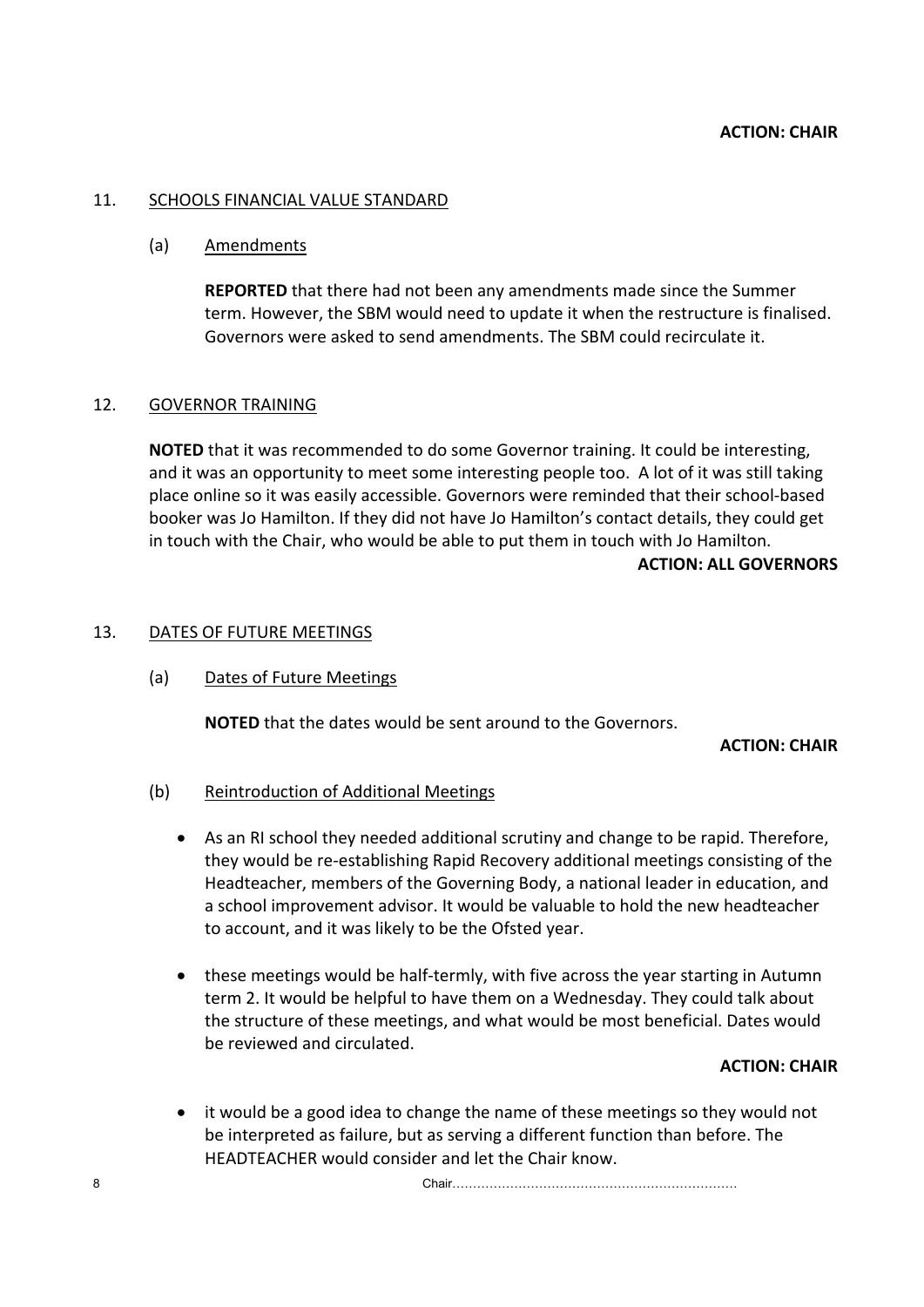## 15. AOB

#### (a) Open Evening

**NOTED** that – following **a question** on whether the school would like Governors to attend the Open Evening on the 20 September – Governors were very welcome to attend. They were asked to email the Chair who could then allocate them around. **ACTION: ALL GOVERNORS**

#### (b) Chair's Closing Comments

The Chair thanked everyone for attending the meeting. She would be in touch about exam reviews, and roles and responsibilities, as discussed earlier in the meeting.

> Confirmed and signed at the Committee meeting held on 2021

> > ……………………………………….

Chair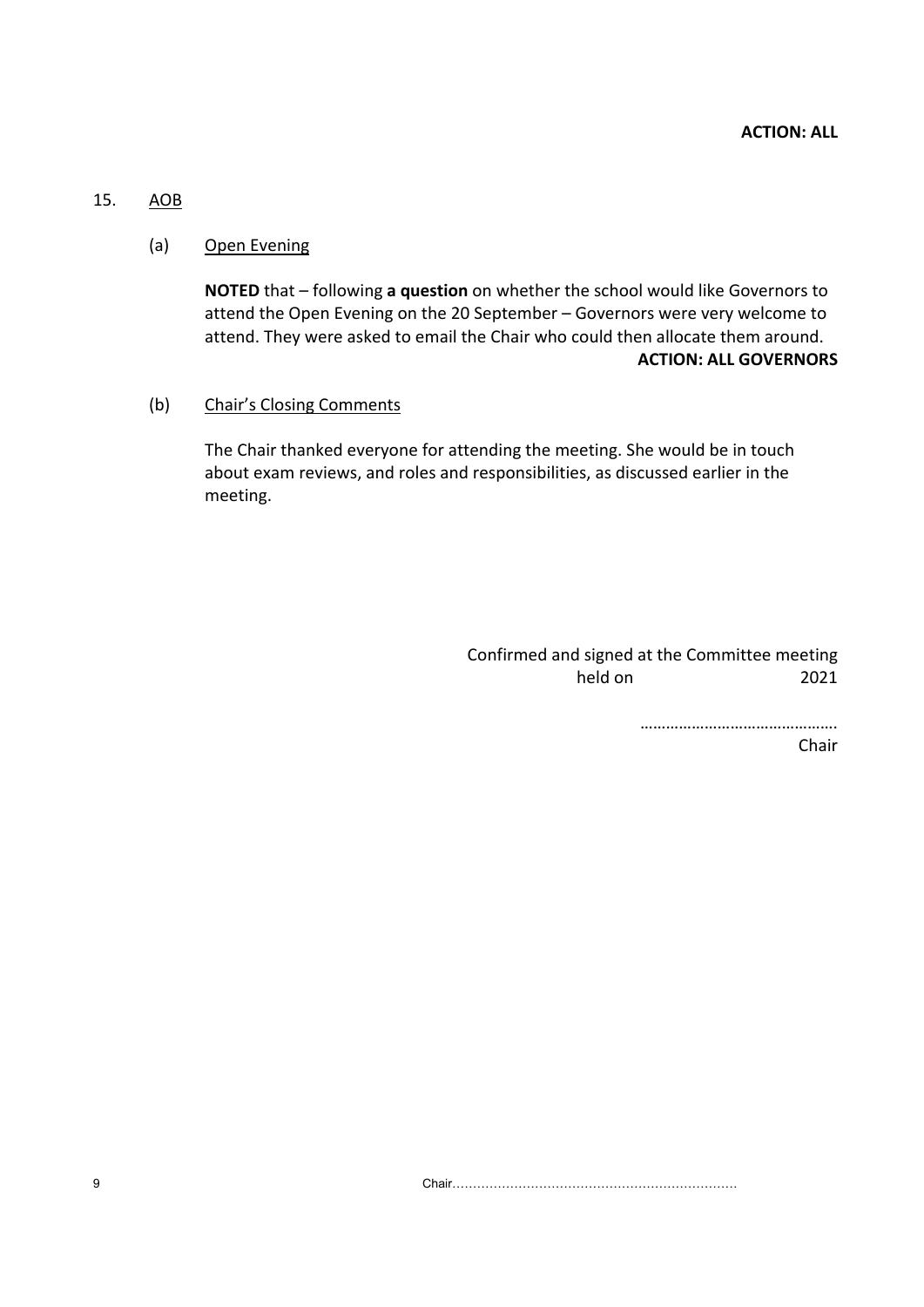Appendix

# **GOVERNING BODY OF CHACE COMMUNITY SECONDARY SCHOOL COMMITTEE MEMBERSHIP 2021-22**

#### **RESOLVED** that

- in the event of a casual vacancy or the unavailability of a specific member of a Committee/Panel the Governing Body authorise the Chair to appoint any Governor to join that Committee;
- the membership of the Governors' various Committees and Panels with delegated responsibilities be as follows:

#### (a) Teaching and Learning

Hilary Ballantine Anna Constantinou Mandy Hurst Tracey Jenkins Mumina Wahid Also Attending: Anna Keelan (Clerk)

#### (b) Resources Committee (Staffing, Finance and Premises)

Chris Hyland Tracey Jenkins Emma Medcalf Vicky Morgan (Chair, Vice Chair and Headteacher ex officio) Also Attending: Anna Keelan (Clerk) Simone Fernandez-SBM

#### (i) Appointment of Headteacher and Deputy Headteacher

Chair, Vice Chair Headteacher (for Deputy Appointment)

Plus three other Governors and a representative from the LEA. (The Headteacher is excluded from the Panel when appointment of a Headteacher is under consideration)

(ii) Appointment of Posts with 4 or more Responsibility Points

Chair, Vice Chair Headteacher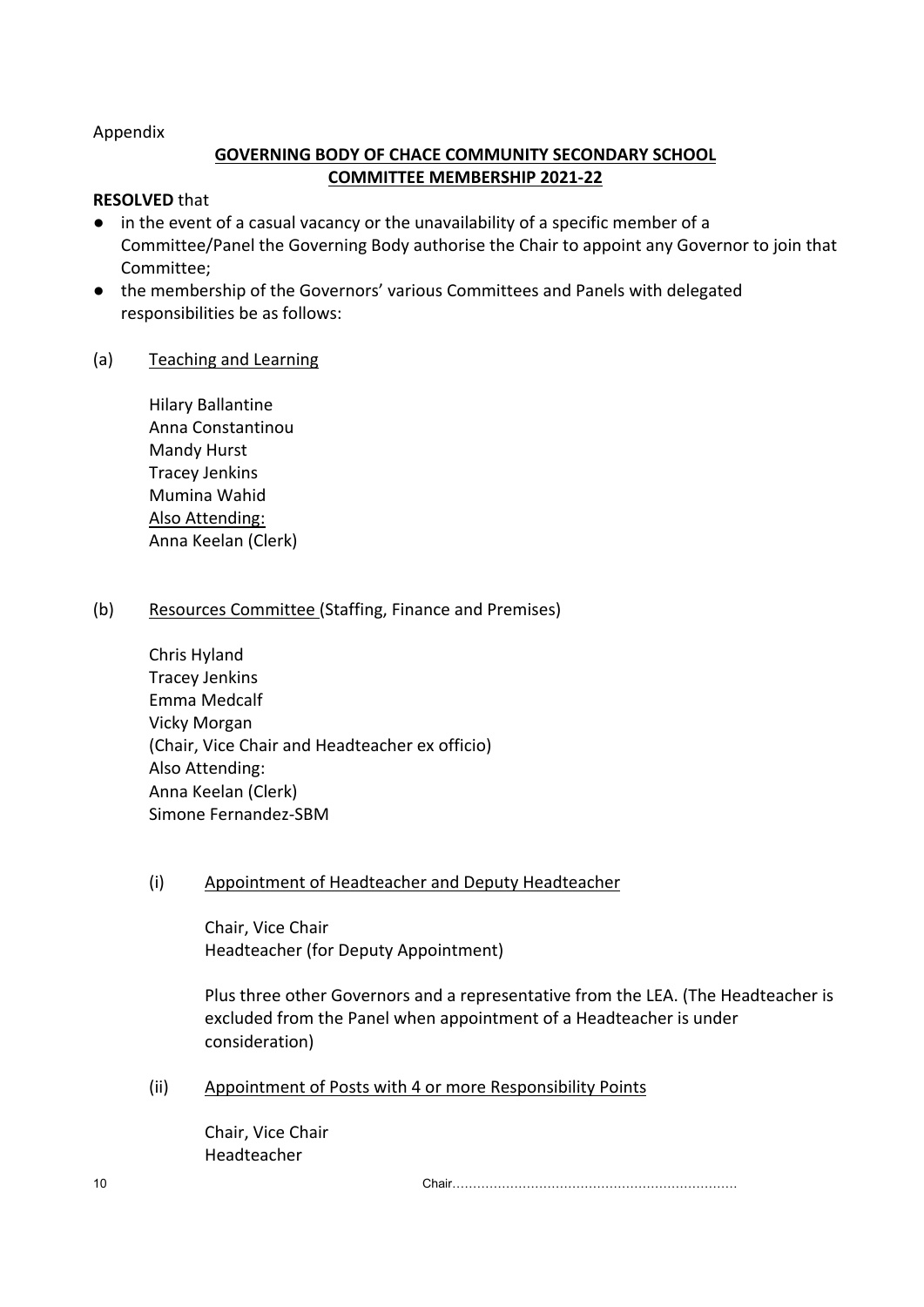Plus one other Governors and Deputy Headteacher.

(iii) Other Teaching and Non-Teaching Posts

PO1 and above - Chair, Vice Chair, Headteacher, Deputy Headteacher plus one Governor. All other posts – delegated to the Headteacher.

## (iv) Staff Capability and Staff Dismissal Appeal Committee

Up to and including dismissal delegated to the Headteacher. Appeal Panel to comprise 2 or 3 Governors drawn from the Resources Committee.

#### (v) Staff Grievance

2 or 3 Governors drawn from the Resources Committee.

\*initial and appeals panels required with a minimum of 3 Governors, ensuring that there is no overlap of membership.

(vi) Redundancy and Re-deployment of Teaching and Support Staff

Initial and appeals panels to be drawn from 2 Governors from the Resources Committee.

(vii) Staff Salary Assessment (or Pay) Committee

Chair and Vice Chairs

#### (c) Student Discipline Committee

Hilary Ballantine Mandy Hurst Chris Hyland Tracey Jenkins

(Clerk) *Other Governors by invitation*

(d) Governors Planning Group

Chairs of Committees and the School Leadership Team

(e) Complaints against the School

The Chair of Governors plus 2 other Governors as available.